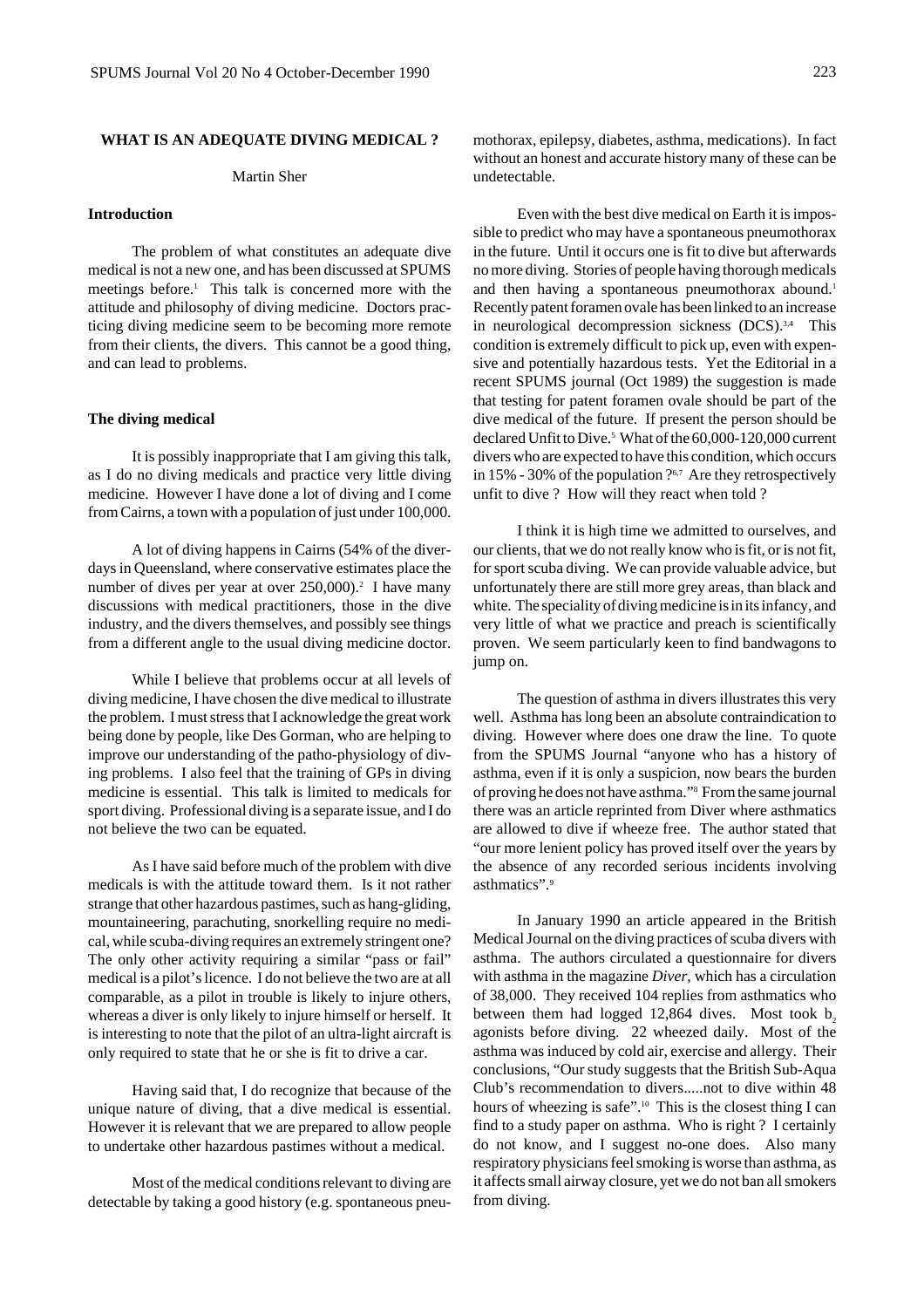I believe that I have shown that there are problems with diving medicals for sports divers. Another problem I believe is on the increase is diver dishonesty. Divers conveniently forget they are asthmatic, epileptic, or whatever, for fear of failing the medical. I believe the reason for this is lack of confidence in their doctors.

# **Suggestions**

Do I have any solution to these problems ? Not really, but I can offer some suggestions:-

1 Honesty on the part of the doctor! Let us be frank and admit we do not really know all the answers. This can be done in the form of an explanatory note given to every intending diver. It might read something like this:

"The sport of scuba-diving takes place in an environment entirely foreign to humans. The human body is not designed to function, and especially not to breathe, whilst underwater. The normal body copes remarkably well with these conditions. However the reaction to certain medical conditions can be much more marked than when on land.

This is why it is extremely important to fill out your medical questionnaire, and answer any questions the doctor might ask, accurately. If you have any doubts *ask the doctor*. It is only with all the relevant information that the doctor can give you valid advice on whether you should, or should not, take up scuba-diving. The medical is not strictly a "Pass" or "Fail" test, rather it is to give you advice as to any increase in the risk of diving in your case.

It is obviously in your best interest to mention any pre-existing condition(s) you may have, or have had in the past. Without this knowledge your doctor may not warn you of any risk factors and give advice on how to minimize them.

It is also important to note that even a thorough medical may not detect several conditions that increase the risk of diving, and that diving related illnesses can occur in people with no pre-existing problems. The only way to be certain you will not have a diving related illness is not to dive.

Should you take up diving it is extremely important that if you develop some change in health status, e.g. become asthmatic, you should contact a doctor *experienced in diving medicine* for a further medical before diving again. In any case it is a good idea to have a dive medical every five years or so.

Remember the aim of a diving medical is to make sure you are aware of any risk factors that you may have, and to give advice on how to minimize them. The only one put at risk by inaccurate or incomplete information is YOU.

If your doctor warns against scuba diving, listen carefully to the reasons given, as they are NOT in any way related to general fitness. e.g. you may be a fit triathlete and still have risk factors that make scubadiving a hazardous pastime. Make sure you understand why you have been warned not to dive, if you do not, ask the doctor to explain again".

2 A standard dive medical questionnaire for history taking. (Both these items should be available in several languages).

3 An appropriate physical examination. For instance should it include spirometry ?

4 I would do no further testing if the questionnaire and examination are both negative.

5 We should think before ordering further tests. In my opinion audiograms have no relevance in a sport diving medical. If the client would like a baseline that would be an acceptable reason.

Chest X-Rays have been shown to be of little value in asymptomatic healthy preoperative patients and pregnant women.11,12

6 Get rid of the paternalistic attitude towards divers. If risk factors are present, explain what they are and why. We should offer further testing as required, and suggest a course of action. Most choices should be up to the diver e.g. if there is a vague history of asthma as a child, the diver should not "bear the burden of proving that he does not have asthma". Rather the doctor should explain that there is *some* increased risk while diving, and that more information could be obtained by other tests e.g. histamine challenge test. If he wishes to dive a note can be given, stating that there might be some increased risk, specifically while ascending, that the maximum ascent rate should be below 6 m/minute and that out of air situations are likely to have dire consequences. A person who has some understanding of his or her risk factors is a far safer diver than one who does not.

In some cases it is necessary to declare a person Unfit to Dive. Then spending time explaining to that person exactly why they are at risk, and the likely consequences if they do dive, is essential. If this is not done the person often goes to another doctor and develops selective amnesia.

### **Changes over the years**

In conclusion I would like to note changes that have occurred since I took up scuba diving in the mid 70's.